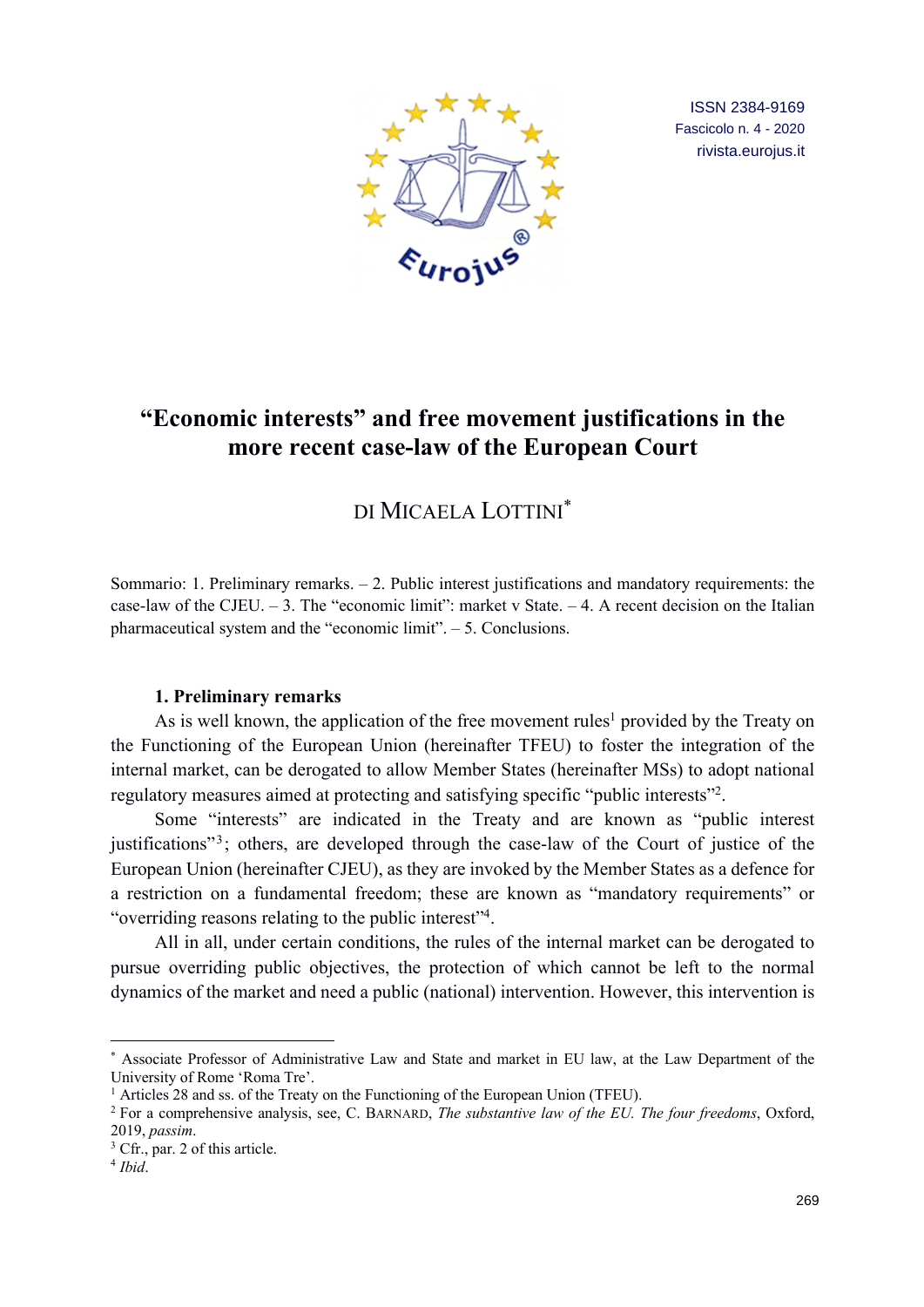considered subsidiary and must have a sound justification; in this sense, the case-law of the CJEU offers a narrow reading and the national measures are often stroke down as they are not considered the 'less restrictive (on free movement) option' available to MSs to protect the public interest concerned.

Hence, MSs are free to indicate the public interests they need to protect and give a content and a meaning to the ones indicated by the Treaty. Whereas, the Court is generally focused on the scrutiny of the regulatory measures, which have to be suitable/appropriate for achieving the objective and necessary (proportionality test)<sup>5</sup>.

However, the freedom of the MSs to decide which interests are to be protected is subject to a general limit. The Court makes it clear that MSs cannot hinder free movement to pursue "economic aims", which must be left "to the market". For the sake of ease of reference, this will be referred to as the "economic limit".

Within this context, on 19 December 2019, the Court issued a judgement regarding the Italian pharmaceutical system (*AV and BU v Comune di Bernareggio*) 6, where it was called upon to decide whether a national regulatory measure restrictive of the freedom of establishment, but aimed at protecting public health, hid, *de facto,* an economic objective and consequently could not be justified.

This decision, which is in line with the previous case-law of the Court, nonetheless, gives us the opportunity to make some considerations on the issue of the public interest justifications and their application, having particular regard to the more recent judgments dealing with the "economic limit", in order to draw some final conclusions.

## **2. Public interest justifications and mandatory requirements: the case-law of the CJEU**

In accordance with the provisions of the TFEU, the free movement of goods, capitals, workers, services (and the right of establishment) in the internal market can be limited by the MSs on grounds of «public morality, public policy or public security» (arts. 36, 45 n. 3, 65, n. 1, 52, n. 1, TFEU).

Also, limitations of free movement of goods can be justified to «protect the health and life of humans, animals or plants, national treasures possessing artistic, historic or archaeological value; industrial and commercial property». However, they must not constitute a means of arbitrary discrimination between Member States» (art. 36 TFEU).

These are the "public interest justifications", namely a series of public interests recognised as overriding by the Treaty itself and considered worthy of protection even in derogation of the rules of the internal market. Or more precisely, the protection of which has to be balanced with the interests of the internal market, interests that can be hindered only to the extent necessary to allow that protection.

<sup>5</sup> On the principle of proportionality in UE law and beyond, see, D.U. GALETTA, *General principles of EU law as evidence of the development of a common European legal thinking: the example of the proportionality principle (from the Italian perspective)*, in H-J. BLANKE, P. CRUZ VILLALÓN, T. KLEIN, J. ZILLER (eds), *Common European legal thinking. Essays in honour of Albrecht Weber*, HeidelbergDordrecht-London-New York, 2016, p. 221. <sup>6</sup> Judgment of 19 December 2019, *AV and BU v Comune di Bernareggio*, C-465/18, EU:C:2019:1125.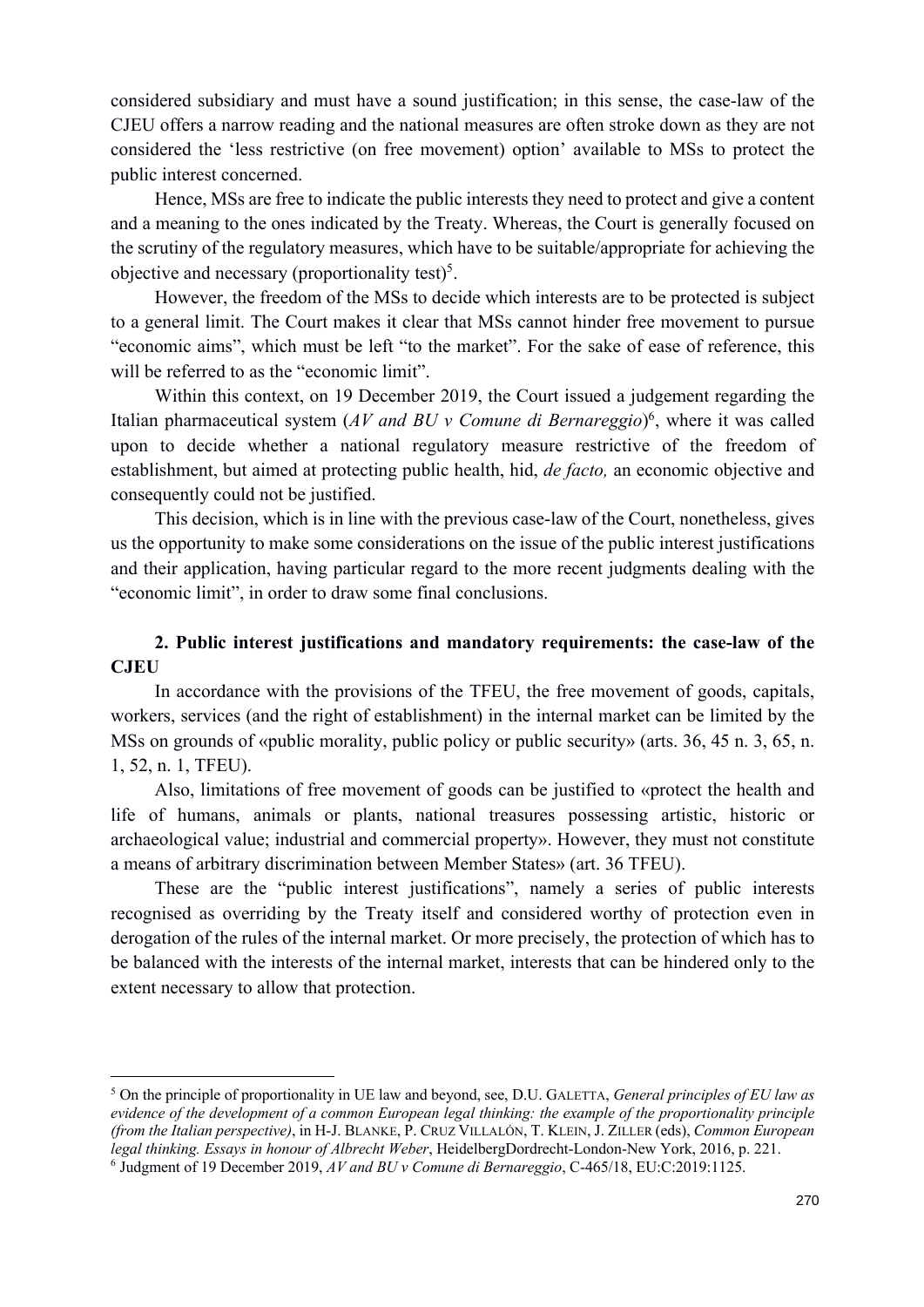All in all, MSs are free to give a content and a meaning to these general formulas. Whereas, the Court is generally focused on the evaluation of the regulatory measures, which have to "pass" the proportionality test.

The Court clearly ruled, for example, that «it is for each Member State to determine in accordance with its own scale of values and in the form selected by it, the requirements of public morality in its territory» and, more in particular, «to make their own assessments of the indecent or obscene character of certain articles»7.

By the same token, Member States «essentially retain the freedom to determine the requirements of public policy and public security in accordance with their national needs, which can vary from one Member State to another and from one era to another»; even though the Court specifies that «those requirements must nevertheless be interpreted strictly»<sup>8</sup>. Accordingly, the "public policy"<sup>9</sup> justification «presupposes the existence [...] of a genuine, present and sufficiently serious threat affecting one of the fundamental interests of society»<sup>10</sup>, whereas, the "public security" justification covers specifically the internal and external security of the State<sup>11</sup>.

Having regard to the health and life of humans, the Court stresses that they «rank foremost among the interests protected by the treaty». And again, «it is for the Member States to decide what degree of protection they wish to ensure, and the manner in which that degree can be achieved»12.

Also, a "spill-over effect" is allowed, as the public interest justifications indicated, for example, by article 36 TFEU for the free movement of goods, can be applied by MSs in other sectors, such as, the free movement of services $13$ .

In addition to the public interests listed in the Treaty, with the seminal decision *Cassis de Dijon*<sup>14</sup>, the judges identified another set of interests that can justify obstacles to free movement, namely: «the effectiveness of fiscal supervision, the protection of public health, the fairness of commercial transactions and the defence of the consumer»15.

<sup>15</sup> *Ibid*., para. 8.

<sup>7</sup> However, a measure which prohibits the importation of certain goods on the ground that they are indecent or obscene cannot be justified relying on article 36 if the same goods are manufactured and marketed freely in its territory. Judgment of the Court of 11 March 1986, *Conegate*, C-121/85, EU:C:1986:11, paras. 14-16.

<sup>8</sup> Judgment of the Court of 2 May 2018, *K*., C-331/16, EU:C:2018:296, paras. 40-42; judgment of the Court of 13 July 2017, *E*., C-193/16, EU:C:2017:542, para. 18; judgment of the Court of 22 May 2012, *I*., C-348/09, EU:C:2012:300, para. 23.

<sup>9</sup> For some considerations on the concept of 'public policy', see, G.M. KELLY, *Public policy and general interest exceptions in the jurisprudence of the European Court of Justice*, in *European review of private law*, 1996, p. 17. 10 Judgment of the Court of 24 June 2015, *T*., C-373/13, EU:C:2015:413, para. 79.

<sup>&</sup>lt;sup>11</sup>Judgment of the Court of 23 November 2010, *Tsakouridis*, C-145/09, EU:C:2010:708, para. 43. Internal security may be affected by, *inter alia*, a direct threat to the peace of mind and physical security of the population of the Member State concerned (judgment of the Court of 22 May 2012, *I.*, *cit*., para. 28). External security may be affected by, *inter alia*, the risk of a serious disturbance to the foreign relations of that Member State or to the peaceful coexistence of nations (*Tsakouridis*, cit., para. 44).

<sup>12</sup>Judgment of the Court of 28 September 2006, *Ahokainen*, C-434/04, EU:C:2006:609, para. 33; judgment of the Court of 19 May 2009, *Apothekerkammer des Saarlandes*, joined cases C-171/07 and C-172/07, EU:C:2009:316; judgment of the Court of 19 May 2009, *Commission v Italian Republic*, C-531/06, EU:C:2009:315.

<sup>13</sup> Judgment of the Court of 26 February 1991, *Commission v Hellenic Republic*, C-198/89, EU:C:1991:79; judgment of 18 March 1980, *Coditel*, C-62/79, EU:C:1980:84.

<sup>14</sup> Judgment of the Court of the Court of 20 February 1979, *Rewe-Zentral*, C-120/78, EU:C:1979:42.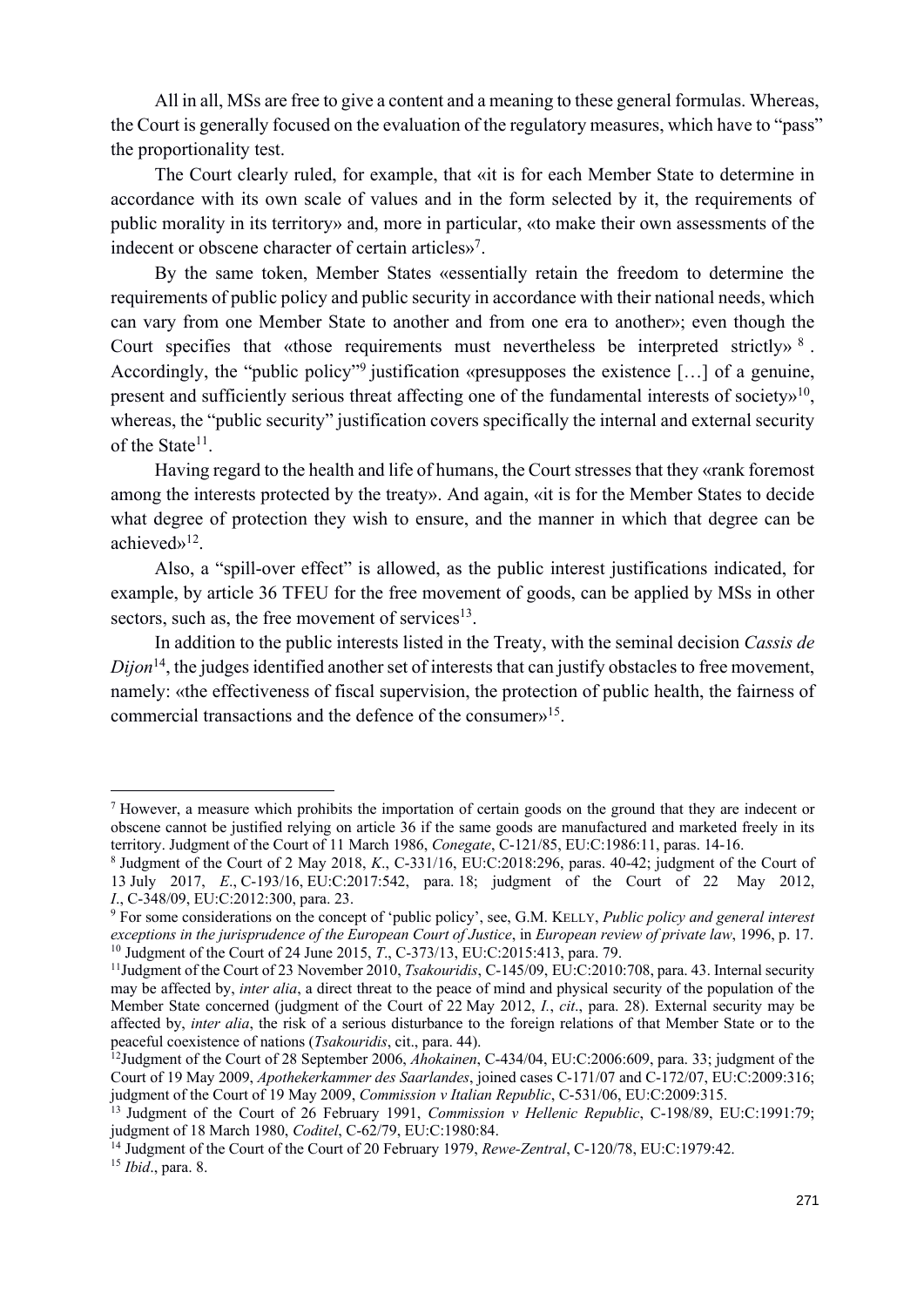They are indicated as "mandatory requirements". In the aftermath of the Cassis case, Member States are made free to invoke other public interests as a defence for a restriction on the fundamental freedoms, without any apparent limit. As a matter of fact, «it does seem that the Court has been reluctant to refuse to recognise mandatory requirements put forth by the Member States»<sup>16</sup>.

Hence, the range of mandatory requirements acceptable to the Court has expanded in the years to include, inter alia,: the need to encourage the creation of cinematographic works<sup>17</sup>; the social protection for victims of road traffic accidents<sup>18</sup>; a cultural policy whose aim is to safeguard the freedom of expression of the various — in particular social, cultural, religious and philosophical — components<sup>19</sup>; the protection of general interests relating to the proper appreciation of places and things of historical interest and the widest possible dissemination of knowledge of the artistic and cultural heritage of the Country  $2<sup>0</sup>$ , the protection of the environment<sup>21</sup>, the proper functioning of the land register system and the legality and legal certainty of documents concluded between individuals<sup>22</sup>, etc.

If it is for Member States to decide which public interest to protect, the Court is normally focused on the national measure aimed at protecting the public interest in question; measure which, in order to be considered lawful, is subject by the Court to the 'proportionality test'; that is to say, «it must be suitable to ensuring the attainment of the objective it pursues and must not go beyond what is necessary to attain it  $x^{23}$ . Also, the Court makes it clear that the national measure can be considered appropriate for securing attainment of the objective relied upon only if «it genuinely reflects a concern to attain that objective in a consistent and systematic manner»<sup>24</sup>. Moreover, in general terms (as the case-law of the Court is not always consistent on the matter)<sup>25</sup>, having regard to the "mandatory requirements" the national measure must not be directly<sup>26</sup> discriminatory in order to be justifiable<sup>27</sup>.

<sup>&</sup>lt;sup>16</sup> J. SCOTT, *Mandatory or imperative requirements in the EU and the WTO*, in C. BARNARD and J. SCOTT (eds), *The law of the single European market: unpacking the premises*, Oxford, 2002, p. 269.

<sup>&</sup>lt;sup>17</sup> Judgment of the Court of 11 July 1985, *Cinéthèque*, C-60/84, EU:C:1985:329, para. 23.

<sup>18</sup> Judgment of the Court of 28 April 2009, C-518/06, *Commission v Italian Republic*, EU:C:2009:270, para. 73

<sup>&</sup>lt;sup>19</sup> Judgment of the Court of 25 July 1991, *Gouda*, C-288/89, EU:C:1991:323, paras. 22-23.<br><sup>20</sup> Judgment of the Court of 26 February 1991, *Commission v French Republic*, C-154/89, EU:C:1991:76.

<sup>&</sup>lt;sup>21</sup> Judgment of the Court of 20 September 1988, *Commission v Kingdom of Denmark*, C-302/86, EU:C:1988:421. <sup>22</sup> Judgment of the Court of 9 March 2017, *Piringer*, C-342/15, EU:C:2017:196.

<sup>23</sup> Judgment of the Court of 25 July 1991, *Gouda and Others*, cit., paras 13 to 15; judgment of the Court of 31 March 1993, *Kraus*, C-19/92, EU:C:1993:125 para. 32; judgment of the Court of 30 November 1995, *Gebhard* C-55/94, EU:C:1995:411, para. 37.

<sup>24</sup> Judgment of the Court of 6 March 2007, *Placanica and Others,* joined cases C-338/04, C-359/04 and C-360/04, EU:C:2007:133, paras. 53 and 58; judgment of the Court of 17 July 2008, *Corporación Dermoestética*, C-500/06, EU:C:2008:42, paras 39 and 40.

 $25$  See, footnote n.26.

<sup>&</sup>lt;sup>26</sup> As it is well known, starting from the seminal case *Dassonville* (judgment of the Court of 11 July 1974, C-8/74, EU:C:1974:82), for a national regulatory measure to be considered in breach of the rules of free movement, it is sufficient that the measure in question (even if not directly discriminatory on the basis of nationality or residence) *is* nonetheless «*capable of hindering, directly orindirectly, actually or potentially, the free movement of the factors of production*»*.*

<sup>27</sup> See, in this respect, judgment of the Court of 17 June 1981, *Commission v Ireland*, C-113/80, EU:C:1981:139; judgment of the Court of 25 January 1977, *Bauhuis*, C-46/76, EU:C:1977:6. Also, see, V. *HATZOPOULOS, Exigences essentielles. Impératives ou impérieuses ; une théorie, des théories ou pas de théorie du tout?*, in *Revue trimestrielle du droit Européen*, 1998, p. 191. On the contrary, other legal scholars point out that this distinction is blurrier and, in some cases, the Court allowed a justification on the basis of a mandatory requirement even when the national measure was directly discriminatory (judgment of the Court of 1 July 2014, *Ålands vindkraft*, C-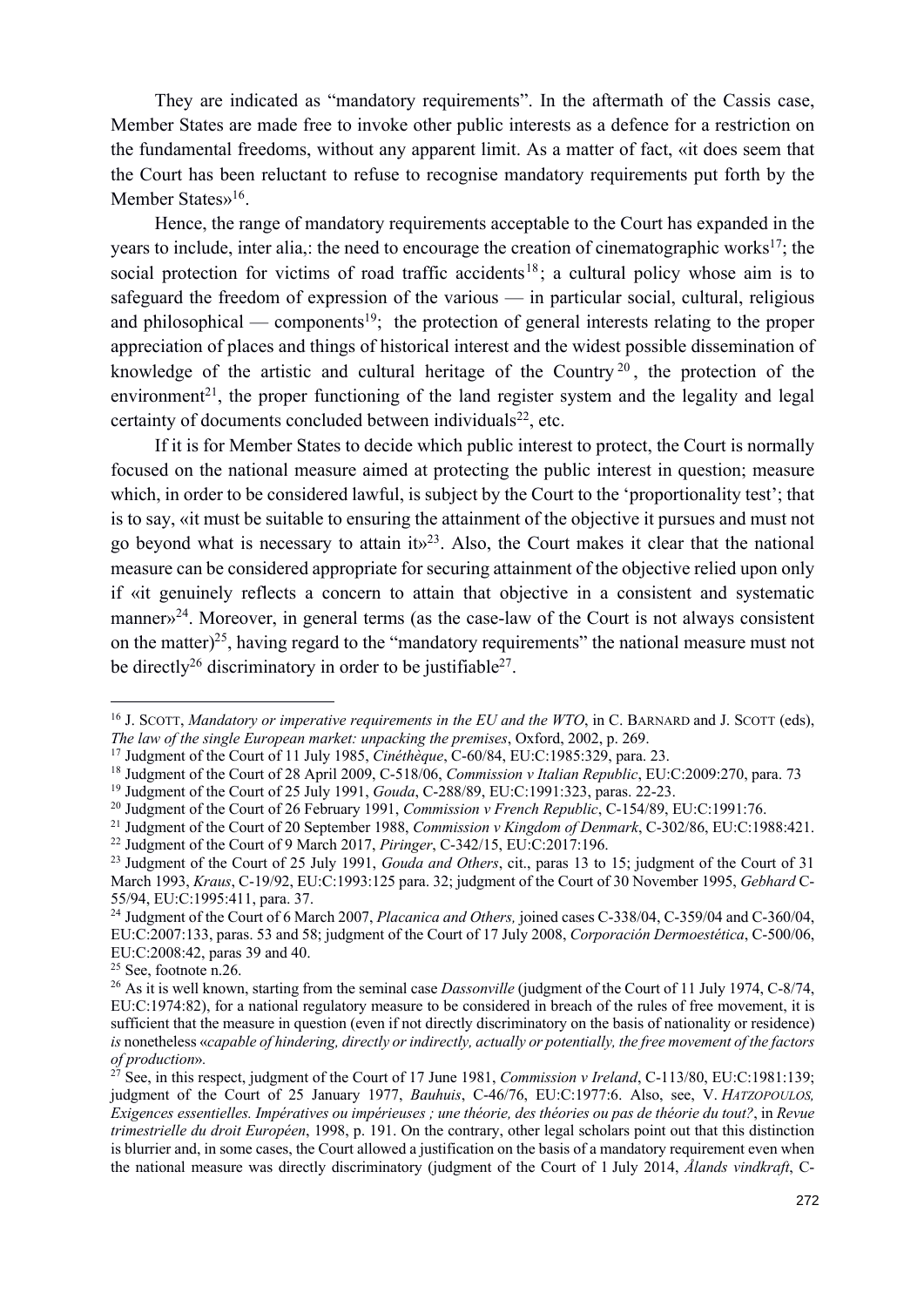## **3. The "economic limit": market v State**

As mentioned above, the CJEU tends to accept the public interests put forth by MSs to provide a justification for restrictive measures and the indication by the same MSs of the content and meaning of the general formulas of the Treaty. The only limit indicated by the Court is that the interest and the aim in question must be "non-economic". As legal scholars point out: «of the public interest reasons submitted by the Member States only those of an […] economic nature have not been recognised by the Court»<sup>28</sup>.

As a matter of fact, already in a judgment of 1961 (*Commission v. Italy*) 29, the Court made it clear that the application of article 30 EC (now article 36 TFEU) is «directed to eventualities of a non-economic kind».

The concept of "economic interest" is multifaceted. For example, it includes the need to lighten the administration's burden<sup>30</sup>, the aim of ensuring the proper functioning of the national economy<sup>31</sup>, of guaranteeing the economic interest of an undertaking<sup>32</sup>, of recouping the cost of managing cultural assets<sup>33</sup>, of maintaining industrial peace<sup>34</sup>, of the diminution of tax revenue<sup>35</sup> and that of avoiding an erosion of the tax base,<sup>36</sup> etc.

It has to be noted, however, that in relation to specific sensitive areas, for example, the organisation and management of the social security systems (or the ensuring of a minimum supply of petroleum products in the Country)<sup>37</sup>, the Court, without departing from its doctrine of the "economic limit", nonetheless adopts a more "permissive" approach.

The national intervention, which is economic in nature, can nonetheless be justified, if it is «instrumental towards safeguarding a non-economic objective». The decision is made on a case by case basis, taking into consideration the interests involved and the national measure at issue.

For example, the achievement of the economic aim of the profitability of an undertaking can nonetheless be justified, if it is necessary for the protection of public health<sup>38</sup>. The

<sup>573/12,</sup> EU:C:2014:2037; judgment of the Court of 9 July 1997, *De agostini*, C-34/95, EU:C:1997:344). In this sense**,** P. OLIVER, *Some further reflections on the scope of articles 28-30 (ex 30-36) EC*, in *Common market law review*, 1999, p. 783. On this distinction, see, also, J. SCOTT, *Mandatory or imperative requirements in the EU and the WTO*, in C. BARNARD and J. SCOTT (eds), *The law of the single European market: unpacking the premises*, Oxford, 2002, p. 269, at 274.

<sup>28</sup> J. SCOTT, *Mandatory or imperative requirements in the EU and the WTO*, *cit*., p. 269.

<sup>29</sup> Judgment of the Court of 19 December 1961, *Commission v Italian Republic*, C-7/61, EU:C:1961:31.

<sup>30</sup>Judgment of the Court of 20 May 1976, *de Peijper*, C-104/75, EU:C:1976:67, para. 18.

<sup>&</sup>lt;sup>31</sup> In this case, the national rules were adopted in order to settle long-standing disputes between tourist guides and travel and tourist agencies and thereby prevent any adverse effects on tourism, and consequently on the Country's economy. Judgment of 5 June 1997, *Syndesmos*, C-398/95, EU:C:1997:282**.**

<sup>&</sup>lt;sup>32</sup> the need to ensure continuity, financial stability and a proper return on past investments for licence holders (for horse-race betting operations), cannot be accepted as overriding reasons in the general interest justifying a restriction of a fundamental freedom guaranteed by the Treaty. Judgment of the Court of 13 September 2007, *Commission v Italian Republic,* C-260/04, ECLI:EU:C:2007:508, para. 35.

<sup>33</sup> Judgment of the Court of 16 January 2003, *Commission v Italian Republic*, C-388/01, EU:C:2003:30, paras. 18, 19, and 22.

<sup>34</sup> Judgment of the Court of 5 June 1997, *Syndesmos*, C-398/95, EU:C:1997:282.

<sup>35</sup> Judgment of the Court of 16 July 1998, *Colmer,* C-264/96, EU:C:1998:37, para. 28.

<sup>36</sup> Judgment of the Court of 18 September 2001, *Bosal Holding*, C-168/01, EU:C:2003:479.

<sup>37</sup> Judgment of the Court of 10 July, *Campus Oil*, C-72/8, EU:C:1984:256.

<sup>38</sup> Judgment of the Court of 6 October 1987, *Openbaar*, C-118/86, EU:C:1987:424; judgment of the Court of 18 march 1995, *Evans Medical*, C-324/93, EU:C:1995:84, para. 36.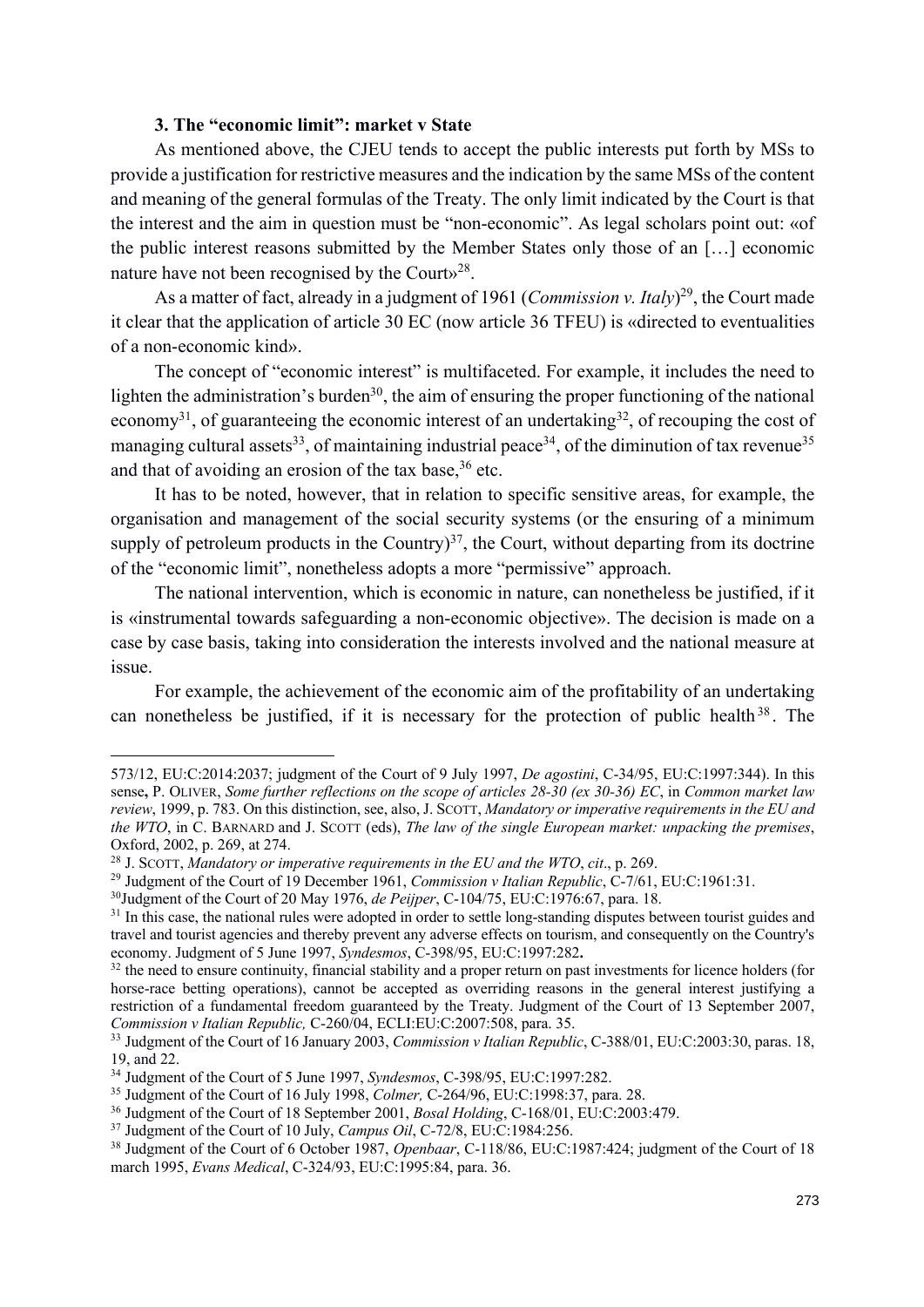preservation of the financial stability of the social security system can be a justification, if it is necessary to guarantee the balance and survival of the system<sup>39</sup> and, hence, again, the protection of public health.

In the case *Hartlauer*<sup>40</sup>, the Court has to rule on the compatibility with the free movement provisions of a national legislation under which an authorisation is necessary for setting up a private health institution in the form of an independent outpatient dental clinic. The authorisation must be refused if there is no "need" for that outpatient clinic, having regard to the care already offered by practitioners who concluded a contract with a social security institution.

The Court has to decide whether, despite being that legislation a restriction on freedom of establishment, it can nonetheless be justified; more specifically, it has to rule on whether the two "economic" objectives invoked (namely, that of «maintaining a balanced high-quality medical or hospital service open to all' and that of «preventing the risk of serious harm to the financial balance of the social security system') may be considered covered by a derogation, in as far as they contribute to achieving a high level of protection of public health.

The answer is negative, but only because of the characteristics of the measure adopted by the MS, measure which is considered non-appropriate. All in all, the system of prior administrative authorisation prescribed by the national legislation in question is not based on objective, non-discriminatory criteria known in advance, hence, it is not capable of adequately circumscribing the exercise by the national authorities of their discretion. The Court reminds that, from settled case-law  $41$ , a prior administrative authorisation scheme cannot render legitimate a discretionary conduct on the part of the national authorities because that would lead to the negation of the effectiveness of EU provisions.

The Court is called upon to make these kinds of considerations also in relation to the pharmaceutical sector; in the case *Apothekerkammer des Saarlandes and Others*42, it has to decide if a national legislation, which prevents persons not having the status of pharmacist from owning and operating pharmacies is contrary to EU law and in particular to freedom of establishment.

After having made it clear that the national legislation in question is indeed a restriction on free movement, nonetheless the Court concludes that it is justifiable in the light of the risks to the financial balance of the pharmaceutical system and ultimately of public health, which could be guaranteed only by ensuring that the provision of medicinal products to the public is reliable and of good quality.

In this case, the risks to public health and to the financial balance of the system are considered intertwined and linked by the need to guarantee that medical products are purchased and used only if necessary.

<sup>&</sup>lt;sup>39</sup> Judgment of the Court of 28 April 1998, *Kohll*, C-158/96, EU:C:1998:171; judgment of 12 July 2001, *B.S.M. Smits*, C-157/99, EU:C:2001:404.

<sup>40</sup> Judgment of the Court of 10 March 2009, *Hartlauer*, C-169/07, EU:C:2009:141, paras 44, 46 and 47.

<sup>41</sup> See, to that effect, *inter alia*, judgment of the Court of 20 February 2001, *Analir*, C-205/99, EU:C:2001:107; judgment of the Court of 13 May 2003, *Müller-Fauré*, C-385/99, EU:C:2003:270.

<sup>42</sup> Judgement of the Court of 19 May 2009, *Apothekerkammer des Saarlandes and Others*, C-171/07 and C-172/07, EU:C:2009:316. For a comment, see, C. GÜNTHER, *The European Court of Justice lets the pharmacist stay in his pharmacy: no branch pharmacies for pharmaceutical companies*, in *European law reporter*, 2009 p. 285.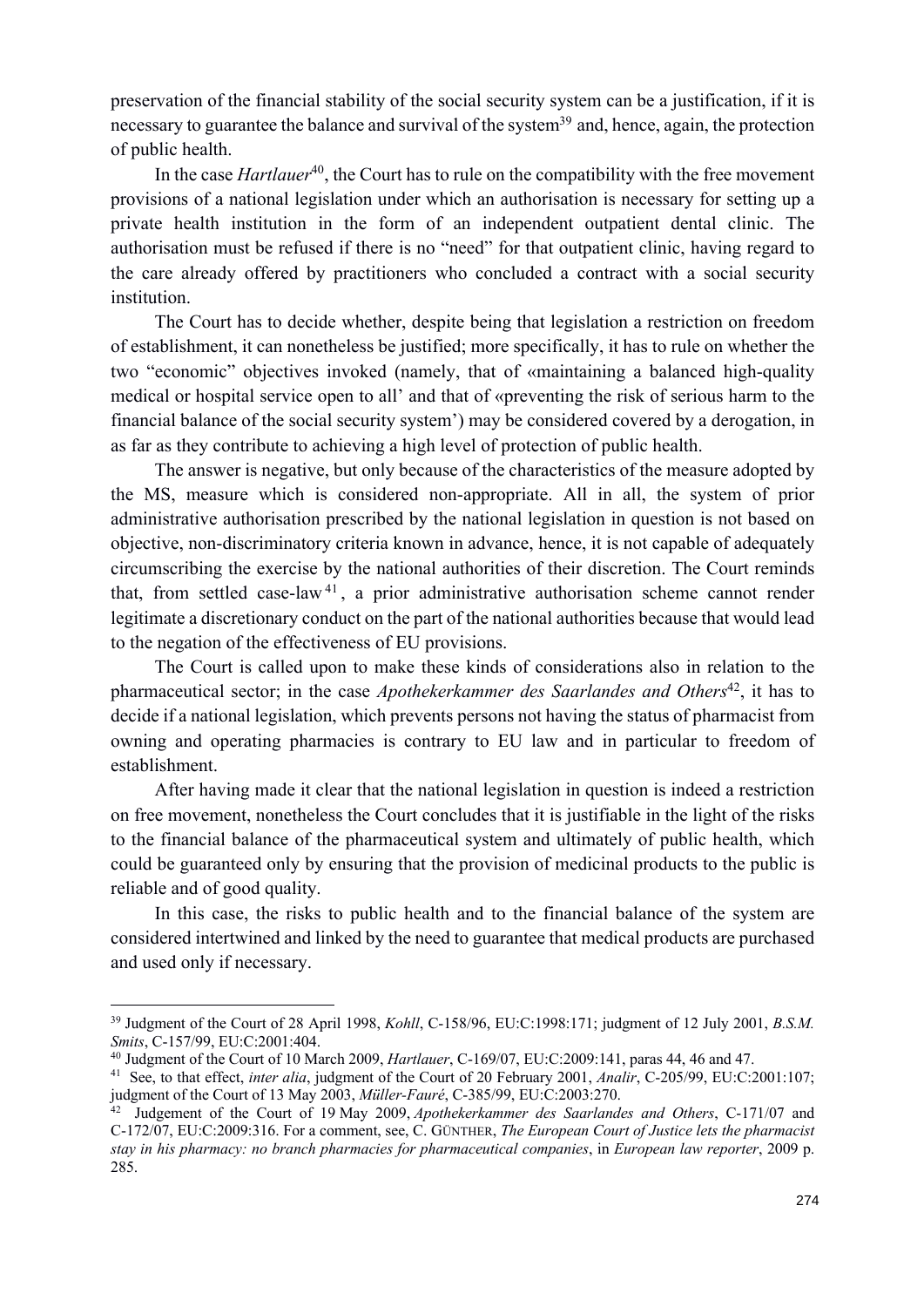As a matter of fact, medicinal products must be distinguished from other goods because of their therapeutic effects. If they are consumed unnecessarily or incorrectly, they may cause serious harm to health, without the patient being in a position to realise that when they are administered. Overconsumption or incorrect use of medicinal products leads, also, to a waste of financial resources for healthcare, which evidently are not unlimited. There is a direct link between those financial resources and the profits of businesses operating in the pharmaceutical sector, because in most MSs the prescription of medicinal products is borne financially by the health insurance bodies concerned.

Hence, Member States may make persons entrusted with the retail supply of medicinal products subject to strict requirements, including as regards the way in which the products are marketed and the pursuit of profit. In particular, MSs may restrict the retail sale of medicinal products, in principle, to pharmacists alone, because of the safeguards which pharmacists must provide and the information which they must be in a position to furnish to consumers. Member States may require that medicinal products be supplied by pharmacists enjoying professional independence. That is because pharmacists are presumed to operate the pharmacy also from a professional viewpoint. Their private interest connected with the making of a profit is thus tempered by their training, professional experience and by the responsibility which they owe, given that any breach of the rules of law or professional conduct undermines not only the value of their investment, but also their own professional existence43.

### **4. A recent decision on the Italian pharmaceutical system and the "economic limit"**

Do the principles of freedom of establishment, non-discrimination, equal treatment, preclude a provision of national (Italian) law, which in the event of the transfer of ownership of a municipal pharmacy, confers a right of pre-emption on the employees of the pharmacy in question? More in particular, can that provision be considered a 'restrictive measure' and if so, can it be justified because it pursues the legitimate objective of protecting public health, in as much as it ensures that pharmacies are run more effectively, first, by ensuring continuity in the employment relationship of pharmacists employed by the pharmacy, and secondly, by capitalising on the experience gained by those pharmacists in running the pharmacy?

This is the question referred by the Italian Council of State to the Court of Justice for a preliminary ruling. The request is made in proceedings concerning the decision of the municipality of Bernareggio, after having launched a tendering procedure, to award the ownership of a municipal pharmacy to a pharmacist who had exercised her right of pre-emption under national law and not to the tenderers who had been provisionally awarded the contract for having submitted the most economically advantageous tender.

First of all, the Court makes it clear that the unconditional right of pre-emption in question is a restriction on freedom of establishment. Given the time and money needed to participate in a call for tenders, it is likely to discourage or even prevent pharmacists from other Member States from participating in the tendering procedure in order to acquire a fixed place of business for the practice of their profession in Italy.

<sup>43</sup> Judgement of the Court of 19 May 2009, *Apothekerkammer des Saarlandes and Others*, *cit*., paras 25, 27 and 28.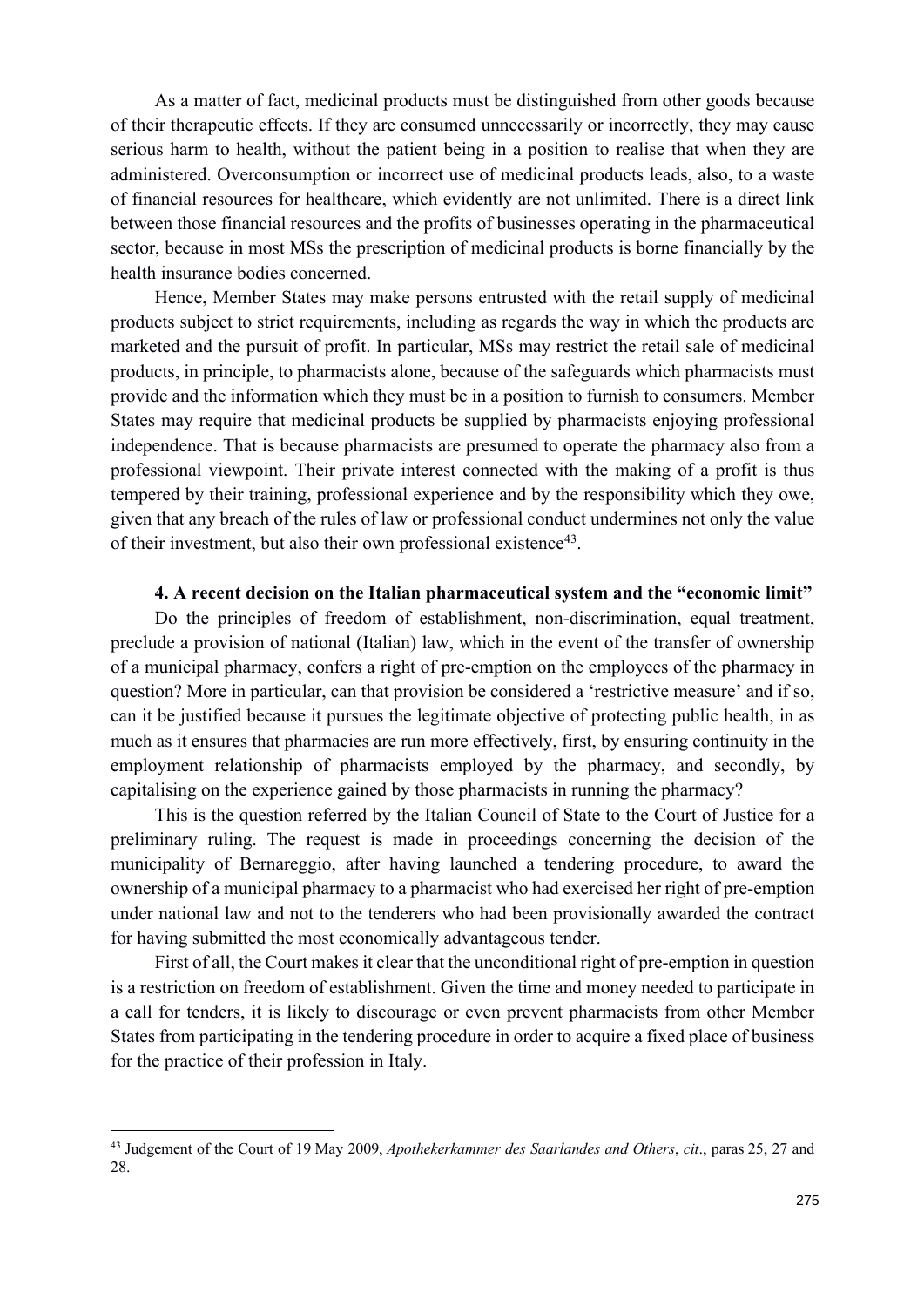The question then is whether the national measure can be justified, hence if it is "appropriate" and "necessary" to the attainment of a legitimate objective. The answer of the Court is negative and the national measure is considered unlawful.

All in all, the Italian municipality contends that the right of pre-emption is aimed at guaranteeing «that pharmacies are run more effectively», hence, *de facto*, at protecting "public health". More in particular, in accordance with the Italian municipality, this should be obtained by «ensuring continuity in the employment relationship of pharmacists employed by that pharmacy», and by «allowing to capitalise on the experience gained by those pharmacists in running the pharmacy».

The Court points out that restrictions on freedom of establishment can be justified by the objective of «ensuring the effectiveness of the pharmaceutical system» (and ultimately the protection of public health), if the national measure is "appropriate" for attaining that objective and the restriction does not go beyond what is necessary (hence there are no less restrictive measures just as effective).

However, the Court retains that the objective of «ensuring the continuity in the employment relationship in order for the pharmacies to be run effectively» cannot be considered an overriding public interest. On the contrary, this is in fact "an economic objective" related to the rights of the employees and regulated by Directive 2001/23 of 12 March 2001, on the approximation of the laws of the Member States relating to the safeguarding of employees' rights in the event of transfers of undertakings, businesses or parts of undertakings or businesses<sup>44</sup> (transposed in Italy by article 2112 of the Civil Code).

By the same token, «capitalising on the professional experience gained» is yet again (apart from being a non-proved presumption) a professional/economic issue.

Moreover, at a national Italian level, the effectiveness of the pharmaceutical service is already guaranteed by the rule in accordance to which pharmacies can be sold only to pharmacists whose names appear in the register of pharmacists and who either have the requisite qualifications to acquire a pharmacy or at least two years of professional experience. These conditions offer safeguards concerning the professional ability of potential purchasers of municipal pharmacies.

In any event, and in compliance with the European rules of free movement and competition, the objective of capitalising on the professional experience gained may be attained by the award of additional points under the tendering procedure to tenderers who provide proof of experience in managing a pharmacy.

Hence, the Italian legislation in question is to be considered non-justifiable and contrary to EU law<sup>45</sup>.

### **5. Conclusions**

<sup>44</sup> Council Directive 2001/23/EC of 12 March 2001, *on the approximation of the laws of the Member States relating to the safeguarding of employees' rights in the event of transfers of undertakings, businesses or parts of undertakings or businesses*, *JL 82, 22.3.2001.*

<sup>&</sup>lt;sup>45</sup> This conclusion comes with a caveat. During the review process for publication, the referee expressed the view that: «Nella sentenza commentata, la ratio della restrizione era più che altro sociale, e non "economica" in senso stretto». In other words, the referee holds the opinion that the protection of public health does not hid, *de facto,* an economic objective.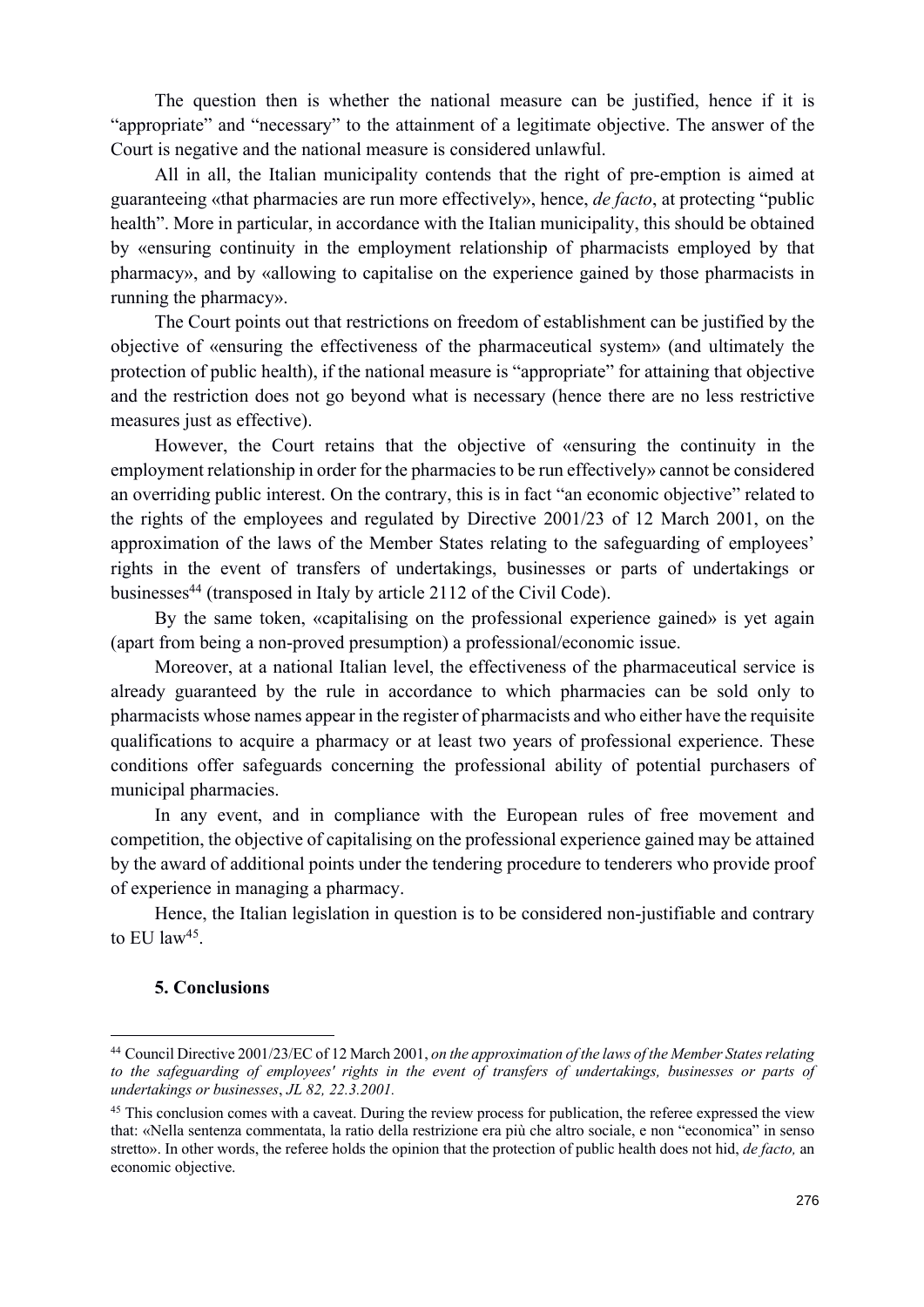In order to balance the (sometimes) conflicting interests of market integration and public regulation, the Treaty indicates a set of public interest grounds that can justify restriction on the free movement of the factors of production.

These are complemented by the "mandatory requirements", normally put forth by MS at their discretion and recognised by the Court, with the exception of the ones having an "economic nature".

All in all, «the finding that an interest is economic means that the aim itself cannot be legally pursued»46, or more specifically, that the State cannot protect the interest in question if this means affecting the free movement rules.

It is evident that, drawing the dividing line between, on the one hand, interests which are "non-economic" (and hence acceptable) and, on the other hand, interests which are considered "economic", can be very challenging, especially in sensitive areas, such as the essential functions of the State and the organisation and management of social services, where economic and non-economic issues are intertwined and difficult to differentiate.

In this respect, the question that has to be answered by the Court in the relevant cases is two-fold: does the protection of the public interest in question hide an economic objective? And should that be the case or should the MS invoke an economic aim, is the protection of that economic interest appropriate and necessary to protect a public overriding interest, such as for example human health?

The Court makes its decisions on a case by case basis and its jurisprudence is not always consistent and straightforward<sup>47</sup>, as it is clearly shown by the judgments on the pharmaceutical service. Here, the Court is called upon to verify whether economic aims can be accepted as justifications or, as in the Comune di Bernareggio judgement, whether the social aims put forth hide instead economic interests that cannot be considered necessary to obtain a high level of health protection and cannot justify a restriction to free movement.

In this respect, it has to be pointed out that the distinction between what is "economic" and what is "non-economic" goes straight to the very heart of the European system and involves the political and economic debate on what it has to be left to the market and what it has to be considered a responsibility of the State.

As always, the Court is called upon to balance these conflicting interests and its case-law reflects the contradictions and difficulties that are inherent in the drawing of this dividing line.

As a matter of fact, EU rules in general apply to economic situations, whereas the noneconomic ones are left to the Member states<sup>48</sup>. Article, 51 TFEU expressly states that the rules on the free movement of services and freedom of establishment do not apply to the activities «connected even occasionally with exercise of official authority». Article 45, n. 4 TFEU excludes from the ambit of free movement of workers «employment in the public service».

<sup>46</sup> J. SNELL, *Economic justifications and the role of the State*, in P. KOUTRAKOS, N. NIC SHUIBHNE, P. SYRPIS (eds), *Exceptions from EU free movement law: derogation, justification and proportionality*, Oxford, 2016, p. 12, at 13.

<sup>47</sup> S. ARROWSMITH, *Rethinking the approach to economic justifications under the EU's free movement rules*, in *Current legal problems*, 2015, p. 307.

<sup>48</sup> As Advocate General Kokott clearly explains in her Opinion in the case *Viacom Outdoor*, «an economic activity (as an undertaking) consists in offering goods and services on the market; this should be distinguished from activity as a public authority 'exercising public powers'. Opinion delivered on 28 October 2004, *Viacom Outdoor*, C-134/03, EU:C:2004:676, para. 72.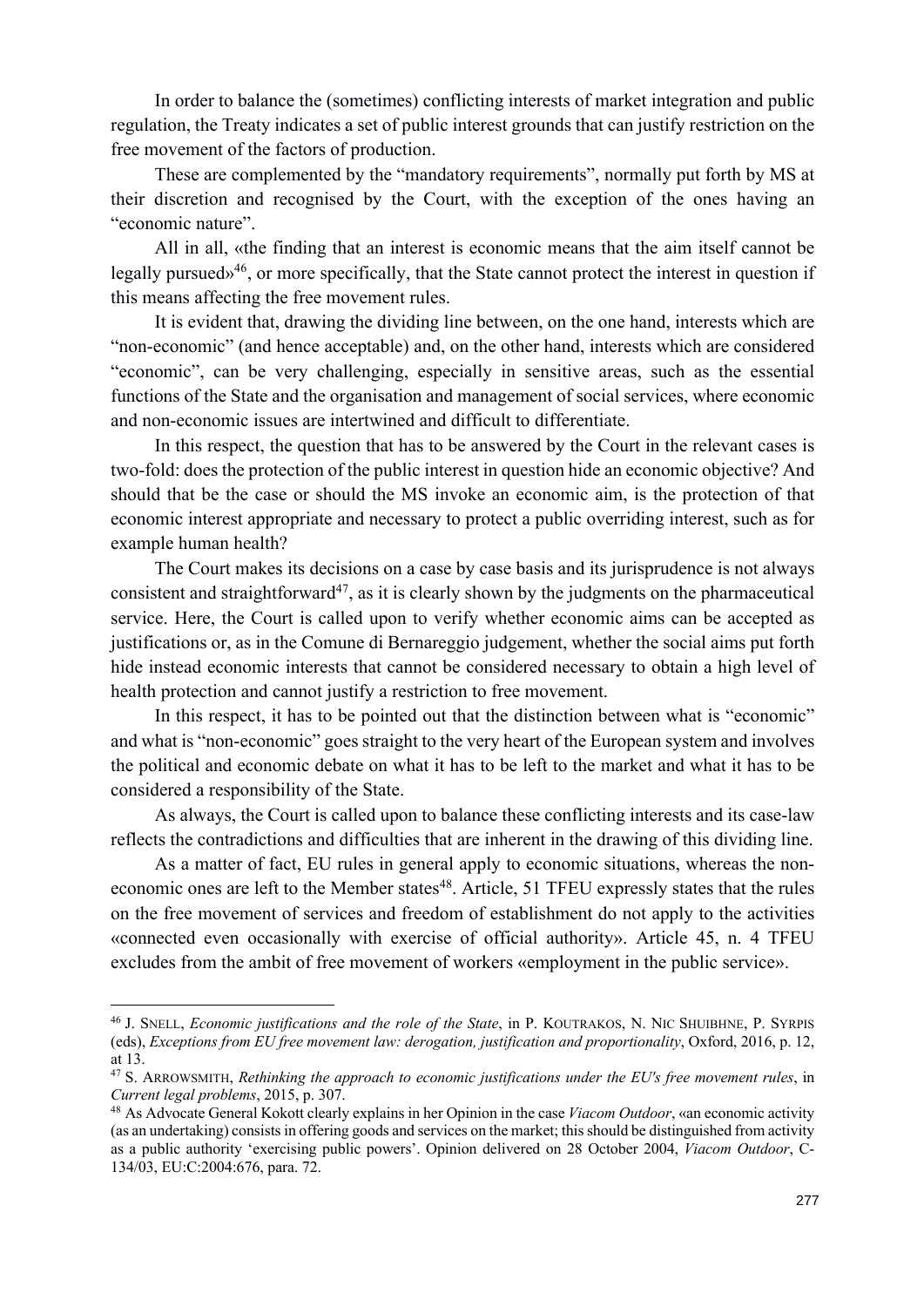«The interpretation of these exceptions has given rise to fundamental considerations concerning the nature of public authority as a means to identify the activities that are not subject to EU law»  $49$ . Hence they are interpreted strictly  $50$  and in disregard of the national  $classifications<sup>51</sup>$ .

Conversely, "public" economic activities (which consist in offering goods and services on the market)<sup>52</sup> are subject to the rules of the internal market<sup>53</sup>, as «any entity engaged in economic activity, regardless of the legal status, the way in which it is financed [or its nonprofit motive]<sup>54</sup> is subject to the free movement and competition rules»<sup>55</sup>.

The Court has struggled to draw the line between what is purely "economic" and what is "public" in every context, having regard to the definition of "service"<sup>56</sup>, of "undertaking", that of "civil servants"<sup>57</sup>, or to the issue whether to apply EU law to the management and organisation of social security schemes<sup>58</sup>.

<sup>49</sup> W. SAUTER and H. SCHEPEL, *State market in European Union law*, Cambridge, 2010, p. 61.

<sup>&</sup>lt;sup>50</sup> Advocate General Mayras, in his Opinion in the Reynes case, makes it clear that: «official authority is that which arises from the sovereignty and majesty of the State; for him who exercises it, it implies the power of enjoying the prerogatives outside the general law, privileges of official power and powers of coercion over citizens». Opinion delivered on 28 May 1974, *Reyners*, C-2/74, EU:C:1974:59, p. 664. In its decision on the case (judgement of the Court of 4 July 2019, *Reyners*, C-2/74, EU:C:1974:68), the Court ruled that the exception in question must be restricted to the activities which in themselves involve a 'direct and specific connection' with the exercise of official authority. In this sense, the whole Belgian profession of 'avocat' cannot be exonerated from the rules in the Treaty by the fact that it is connected with the functioning of the administration of justice. Despite de fact that the profession of legal practitioner involves contacts, even regular and organic, with the Courts, including even compulsory cooperation in their functioning, nonetheless it cannot be considered connected with the exercise of official authority, as the activities exercised leave the discretion of judicial authority and the free exercise of judicial power intact. On the same line, more recently, the Court concluded that University teaching activities, being activities of civil society, do not constitute activities which are connected with the exercise of official authority, despite the fact that they involve the award of a degree. The exercise of official authority ex art. 51 requires a sufficiently qualified exercise of prerogatives outside the general law, privileges of official power or powers of coercion. The conferral of a degree, which may be carried out, where appropriate, under the supervision of and under conditions defined by the public authorities, cannot be regarded as involving such an exercise of official authority. Judgement of the Court of 4 July 2019, *Kirschstein,* C-393/17, EU:C:2019:563. <sup>51</sup> Judgment of the Court of 12 February 1974, *Sotgiu*, C-152/73, EU:C:1974:13.

<sup>52</sup> Judgement of the Court of 16 June 1987, *Commission v Italian Republic*, C-118/85, EU:C:1987:283. The Amministrazione Autonoma dei Monopoli di Stato exercises an economic activity inasmuch as it offers goods and services on the market in the manufactured tobacco sector. Judgment of the Court of 26 March 2009, *SELEX*, C-113/07 P, EU:C:2009:191.

<sup>53</sup> See also, Judgement of the Court of 11 December 1997, *Job Centre*, C-55/96, EU:C:1997:603.

 $54$ The Court make it clear that  $(...)$ : «where a banking foundation, acting itself in the fields of public interest and social assistance, uses the authorisation given it by the national legislature to effect the financial, commercial, real estate and asset operations necessary or opportune in order to achieve the aims prescribed for it, it is capable of offering goods or services on the market in competition with other operators, for example in fields like scientific research, education, art or health. On that hypothesis, which is subject to the national court's assessment, the banking foundation must be regarded as an undertaking, in that it engages in an economic activity, notwithstanding the fact that the offer of goods or services is made without profit motive, since that offer will be in competition with that of profit-making operators». Judgement of the Court of 10 January 2006, *Cassa di Risparmio di Firenze and others*, C-222/04. EU:C:2006:8.

<sup>55</sup> Advocate General Kokott Opinion delivered on 28 October 2004, *Viacom Outdoor*, C-134/03, EU:C:2004:676, para. 72.

<sup>56</sup> Judgment of the Court of 17 March 2011, *Peñarroja Fa*, joined cases C-372/09 and C-373/09, EU:C:2011:156. <sup>57</sup>Judgment of the Court of 10 September 2014, *Haralambidis,* C-270/13, EU:C:2014:2185.

<sup>58</sup> Judgment of the Court of 27 September 1988, *Humbel*, C-263/86, EU:C:1988:451; judgment of the Court of 7 December 1993, *Wirth*, C-109/92, EU:C:1993:916.